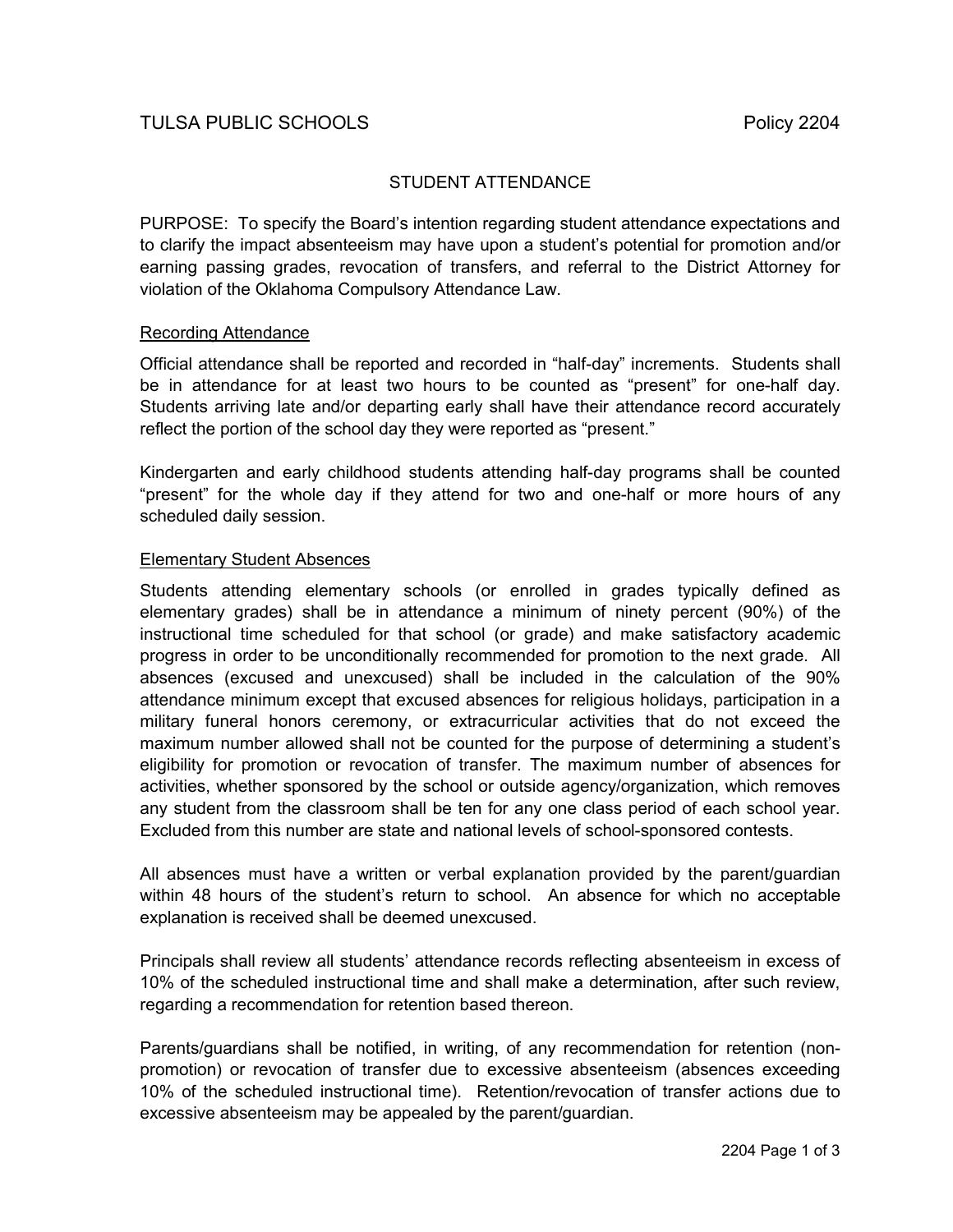# Secondary Student Absences

Students attending secondary schools (or enrolled in grades typically defined as middle or high school grades) shall be in attendance a minimum of ninety percent (90%) of the instructional time scheduled for any particular class/course in that school (or grade) and make satisfactory academic progress in order to be unconditionally recommended for a passing grade. All absences (excused and unexcused) shall be included in the calculation of the 90% attendance minimum except excused absences for religious holidays, participation in a military funeral honors ceremony, or extracurricular activities that do not exceed the maximum number allowed shall not be counted for the purpose of determining a student's eligibility for promotion/credit or revocation of transfer. The maximum number of absences for activities, whether sponsored by the school or outside agency/organization, which removes any student from the classroom shall be ten for any one class period of each school year. Excluded from this number are state and national levels of school-sponsored contests.

All absences must have a written or verbal explanation provided by the parent/guardian within 48 hours of the student's return to school. An absence for which no acceptable explanation is received shall be deemed unexcused.

Principals shall review all students' attendance records reflecting absenteeism in excess of 10% of the scheduled instructional time and shall make a determination, after such review, regarding a recommendation for a failure to earn credit based thereon.

Parents/guardians shall be notified, in writing, of any recommendation for a failure to earn credit or revocation of transfer due to excessive absenteeism (absences exceeding 10% of the scheduled instructional time). Actions leading to failure to earn credit/revocation of transfer due to excessive absenteeism may be appealed by the parent/guardian.

# Referral to the District Attorney for violations of Oklahoma Statutes, Title 70, Sec. 10-106) Oklahoma Compulsory Education Law

If a child is absent without valid excuse four (4) or more days or parts of days within a fourweek period or if the child is absent from school for ten (10) or more days or parts of days within a semester without a valid excuse, the attendance officer shall immediately report such absences to the district attorney in the county wherein the school is located for juvenile proceedings.

# Attendance Incentive and Awards Program

In an effort to promote and reward regular attendance, each school will establish an incentive awards program. Some activities for such are:

- Conduct school-wide orientation assemblies at the beginning of the school year to review the attendance policy and promote the idea that good attendance is essential if students are to gain the maximum benefit of the educational program.
- Develop school-wide incentive programs to improve attendance.